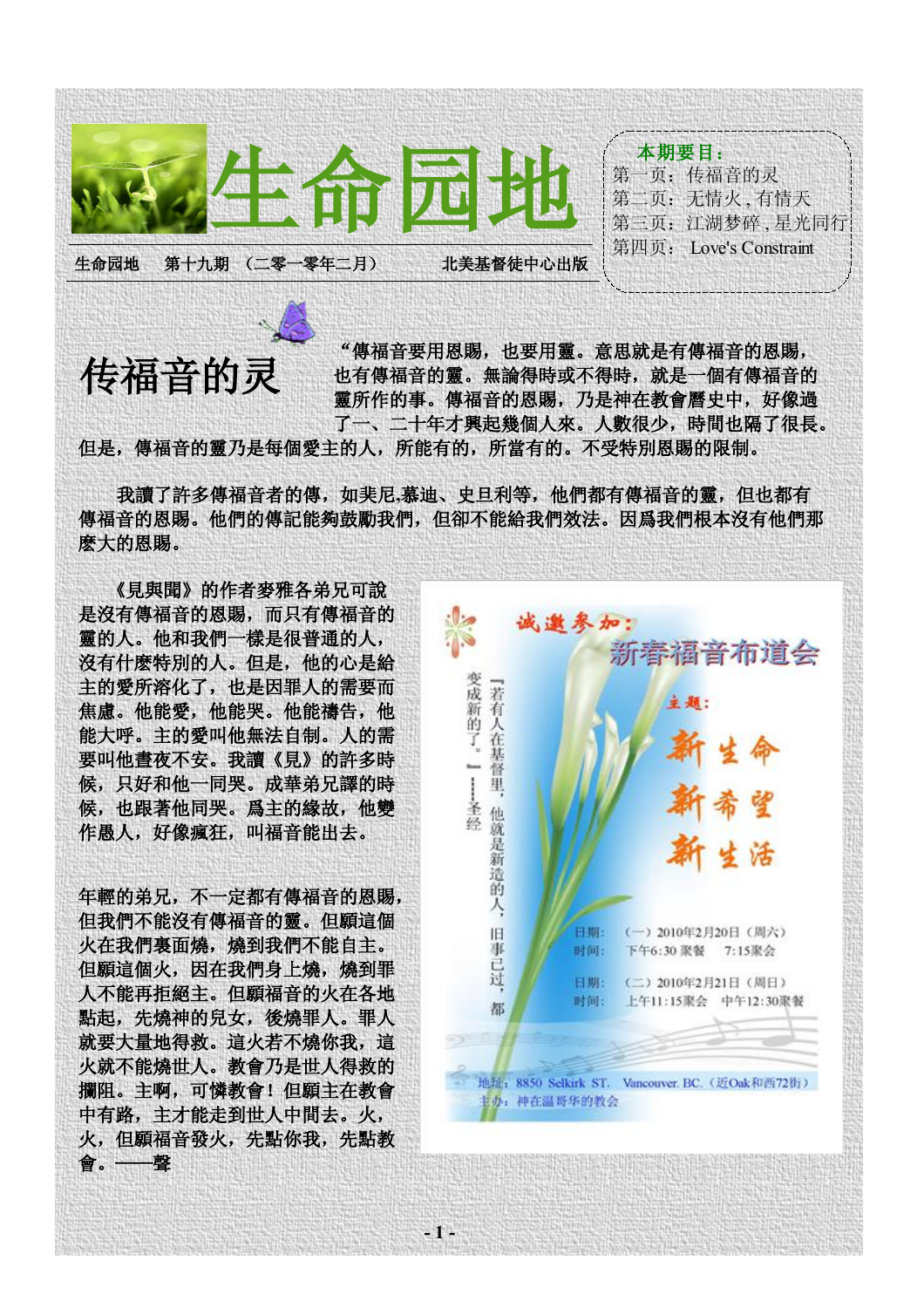福音见证 **1**

## 无情火**,**有情天

1996年的八仙岭大火,十二岁的张润衡,在 被大火吞噬的当下,绝望地用尽最后一口气 向主呼喊:"主耶穌基督**,**请你救我!"

### 横祸飞来,青春折翼

 那天,冯尧敬中学的中一学生张润衡, 快快乐乐地与师生们一起登高、拍照,没想 到可爱的面容不久便被山火烧毁。意外造成 两名老师和三名学生不幸逝世**,** 数名同学更 被烧至重伤,永久伤残。润衡是伤势最严重 的一位。

润衡曾忆述:"当时山火的蔓延速度很 快,我很害怕,面临生死问题只知向上走… …我刚巧哮喘发病,再次跌进火海里,当时 全身被火烧着,已接近死亡,还可以靠谁呢? 我唯一想到的是向神求救**,** 我呼喊**: "**主耶 穌**,**請救我**!-------"** 

 三个月昏迷醒来后,他知道性命是主救 活的,但他却计划当等到可以自行活动那天 便自杀,因为忍受心灵创伤、清洗伤口及做 物理治疗,都痛楚难受。他曾埋怨:"虽然 这件事让我磨练许多,但不快乐时会埋怨神, 为何我要受苦呢?后来我多看圣经,才渐渐 明白灾难不是神给我们,而是人的罪。正是 因为罪,才带来痛苦和死亡。"

 润衡出院后,最怕是别人的眼光。火伤 带来 身体的缺陷,可是个性倔强的他却 不想认输。他踢足球,组乐队,甚至站在台 上打鼓。双手并不灵活,仍忍痛练习。最初 练一首歌便得花上很多时间。他的手套渗出 血水,他没有怨言,更没有放弃。

 他出过一本书,叫《过渡期》,记载山 火后如何重新振作的心路历程。本书中有一 段说:"再艰难的考验也只是过渡期,它就 像隧道,总有光明的出口。"他的书很受欢 迎,但原来他曾因着出书而走进另一个谷底。 编辑追稿,他藉口没有灵感,其实是不敢面 对过去。回忆让他感到恐惧。这段时间,他 试过逃学,也失踪了好一段日子。人迷失了, 不知道方向……

#### 隧道总有光明出口

 为打开心结,他曾重登那一直不敢再次 面对的八仙岭。当来到事发地点,他再提不 起勇气前行,与他并肩登山的李老师鼓励他 多踏前一步,他才完成当年未完成的路程。 山是征服了,心平静下来,可是那沉重的回 忆不易放下。回到美国后,仍未能落笔,他 将自己困在衣柜内,向主祷告。

 润衡说:"我面对许多事情,无人帮到 我,只有超自然力量帮我。别人认为我积极, 向上爬,但不知道我有多累……最深层未解 决的问题,我会让神帮手。"

经历三个月的昏迷,苏醒后接受一连串 的创伤矫形手术,六成皮肤被烧伤,脸容被 毁,右手 **5** 根指头尽失,自杀念头萌生。多 年后的润衡,靠着主的力量及老师的支持, 克服心里障碍。他将所有问题交托给神,终 于重新提起笔继续写,对于过往沉重的经历 已不再惧怕。

#### **NO ANY EXCUSE**

 十三年来,他的转变很大。昔日成绩差 劲的学生,获得美国大学学位,还成为中文 大学的研究生。由于视力,听力不如人,他 求学期间有时每晚睡 **4** 小时,考试更不眠不 休。别人温习一两小时,他要用三四小时; 一段短片别人在课堂上看一次,他会于课堂 后到图书馆再借短片,多看几次。润衡回想 大学毕业典礼当天, "戴着四方帽, 听着毕 业典礼进行曲 **Pomp and Circumstance Marches**,步入毕业礼会场,那一刻我问自 己:'**Is it a dream**?'一切都如梦一场。  $\cdot$ 

 润衡濒临死亡边缘时经历奇迹,活下去 自是天意。或者危难叫人懂得爱的珍贵,尤 其是两位老师。昔日舍身救人的精神,很伟 大,令他懂得生命,敬爱师长和身边的人, 润衡和家人关系融洽,在外国求学时,跟不 同种族,信仰的人都能沟通,成为很多人的 好朋友啊!

后记:张润衡毕业于三 藩市州立大学心理学系, 并于香港中文大学修读 社会工作系硕士课程。

**- 2 -**

他靠主坚强,抗逆的信息,在世界各地主领 了三百多场分享会,鼓舞心灵!

**-** 转载自"香港基督教青年会"**-**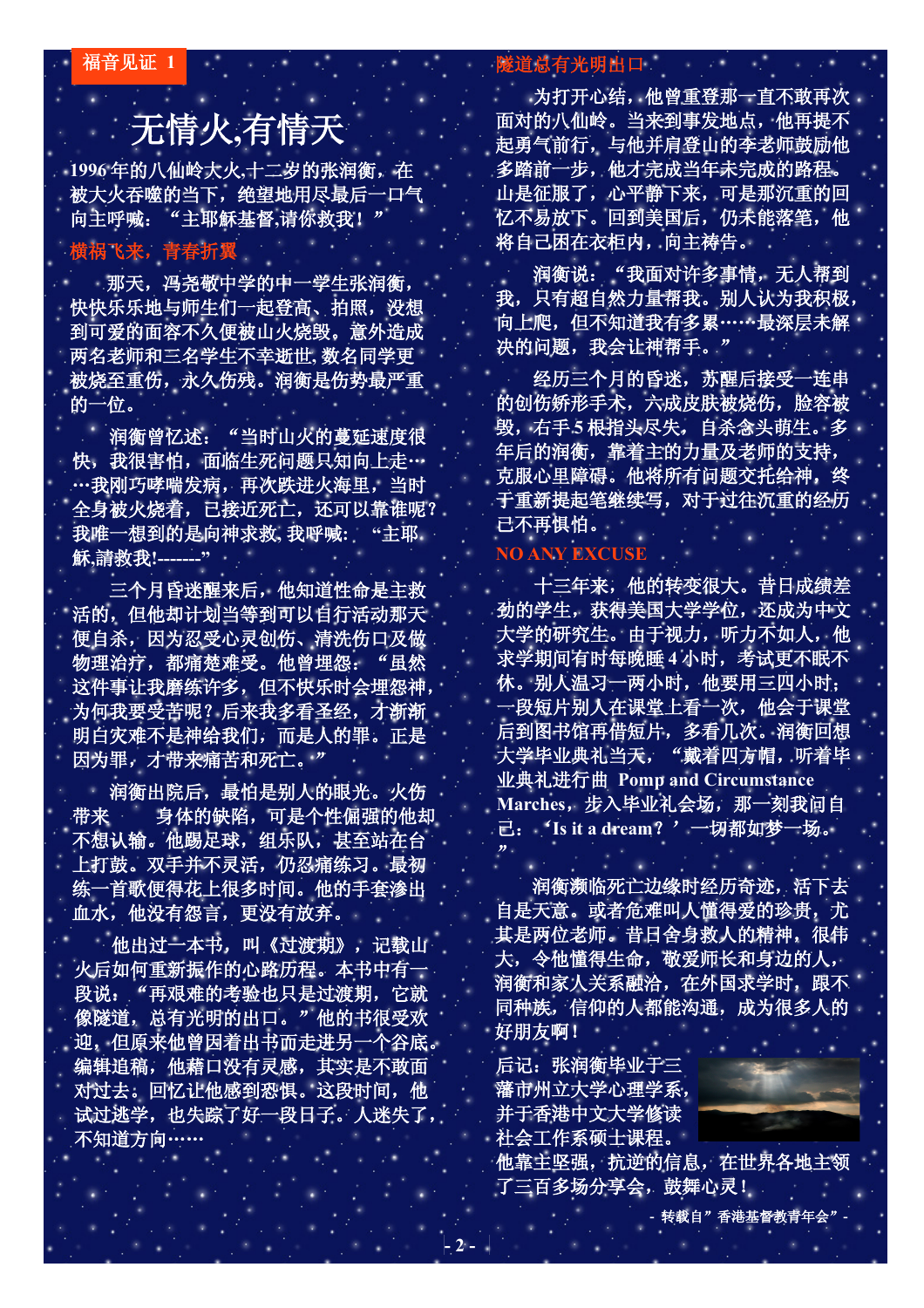– 福音见证 **2**

## 江湖梦碎 星光同行

 一个孤儿,一个杀人犯,一个死囚,一个吸 毒者,一个曾九次进出监房的人,一个离奇梦境, 把他从毒瘾和仇恨中释放出来!

### 误闯江湖路

 我幼年丧母,日治时代,老爹归天,人海孤 鸿,我冒死偷电油转卖,养活四个弟妹。多年前 的一个晚上,黑帮招募新丁,我糊里糊涂跟了大 队,在一条渔船上正式入会。从此一直到我 58岁, 只用四个字去形容——不见天日!

 一次黑道决战,浩浩荡荡二三百人,双方大 队人马齐集,杀声震天。我手持刺刀,独自带同 四大恶人,伏击败走的亡命汉……翌日警察登门, 三个人被一把抓回去,伤者临死认出我们,判定 死刑!第一被告吊死在赤柱,当年我正好十九岁, 改判终身监禁。

天地虽大,无处容身

63年步出监牢,我已是中年壮汉,成了职业 囚犯,加上毒品残害,一生进出囚牢九次。某年 帮中又再内哄,互相残杀。一晚忽然迎面驶来一 部私家车,对方出示警方证件, 警告我要一周内 摆平仇杀,否则不会放过我。

 自此警察找我,仇家追我,兄弟捉我,一晚 之内三次避风,不得安睡片刻。天地虽大,何处 容身?就在那段时间,堂口有位兄弟偶然开玩笑 说: "你什么都试过,要不要试一试九龙城寨的 鬼婆(洋女人)办的福音戒毒?"(其实我早已 找过私家医生帮我戒毒,总没有根除)

洋女人是备受尊敬的传道人——"城寨之光 "潘小姐(Jackie Pullinger),《读者文摘》 也报道她在草根阶层行善济世的传奇。潘小姐-口广东话告诉我:"对不起,我也没法子帮你, 我介绍一位朋友给你-主耶穌-他能帮你。

 于是我入戒毒营,他们凭信仰的力量,没有 药物!营中一位美国女辅导员 Leslie 说: "棠 叔,我杀人比你更多啊!"我以为她是护士,必 定协助过妇女堕胎。但她解释说: "圣经说:恨 人,咒骂人等于杀人。我不知咒诅了多少人,所 以其实杀人很多。不过我信了主,心中内疚,求 耶穌饶恕我,因为他来是要寻找失丧的人。"我 后来得知,原来 Leslie 自掏腰包买机票来香港, 用两年时间义助在社会上被唾弃的人。我铁石的 心肠软下来了。

开两个月后我竟然戒了毒,不过却思潮起伏一 —耶穌已经大发神威,医治了我,我要怎样待他

**- 3 -**

呢?真心归信耶穌?要弟兄(基督徒)还是兄弟. 呢?

the state of the control of the

 一个晚上做了一个离奇的梦。梦见到处漆黑 盖天,全无出路,十分恐怖。梦中忆起潘小姐讲 过:如果四面黑暗,就不要乱跑,要等候主的旨 意。我便在幽暗中蹲下来,漫漫看见了一点微光 -是星星的光——投射而来。耶穌降世之时, 岂不是有博士凭星引路?一点星光,照射在黑幕 之下,我知道是基督的真光!梦中我立定心意, 起来要跟主走窄路,于是下跪信主。心志一定, 漫天乌云飞散,我看见前面有一个璀璨光芒的十 字架,所有的通路跟着全都开启了!

醒来我参加洗礼,永 不再回头。往后重投社会, 头一次找到正当职业,一 做十年, 从此自食其力。

选择幸福,永不太迟



从前我行尸走肉,从未坦然上街,因为左右前后, 不是仇家,就是警察;现在出入有主同行,不再 怕查问。追忆昔日行恶,在各区"借"下不少旧 债,逼借事件遍及油麻地,石塘嘴, 湾仔各地店 铺,于是逐一登门拜访,掏出钞票清偿旧债。有 些好奇的问起,我说:"是主大能的拯救。"

 过去我与亲人断绝联络,弟兄妹妹伤心欲绝。 改邪归正后第五年,我渴望与 **80** 多岁的婶婶团 聚。我祷告完鼓起勇气,拨了第一通电话,几十 年断绝的亲情从此恢复!我更与基督徒并肩探 流浪汉,向风尘女子传福音。有一次遇见监房的 旧相识,因为斩伤发妻,被判入狱。我对他说: "我认识一个好朋友。只要我介绍你认识,你们 也可以像我一样快乐。"于是后来夫妻二人跟我 到教会聚会,最后主耶穌为他们开路,移居海外, 另觅新生!

 今日重投社会,常往医院,社区,学校探访, 安慰伤病。每天晚祷后,一睡到天明,了无牵挂。 偶然在路上遇上旧朋友,若是仇人,我便告诉他: 耶穌爱你,我也爱你。耶穌为我无辜任人折磨至 死;你要报仇,可以任打,但动手之后要听我讲 福音。第二种情况是遇上旧兄弟,我会告诉他: 毒品,钱银我再无兴趣,只想介绍一位朋友给你 认识,他是我的救命恩人,最够义气。

耶穌说:我是世界的光,跟从我的,就不在 黑暗里走,必得着生命的光。

后记:棠叔曾接受电视台专访。他摆脱毒品的经 历,先后刊于《南华早报》,《明报》及《新加 坡海峡时报》。他退休后住在荃湾,常应邀在香 港以及海外的大学和中学演讲,劝诫青少年切勿 吸毒,珍惜生命。